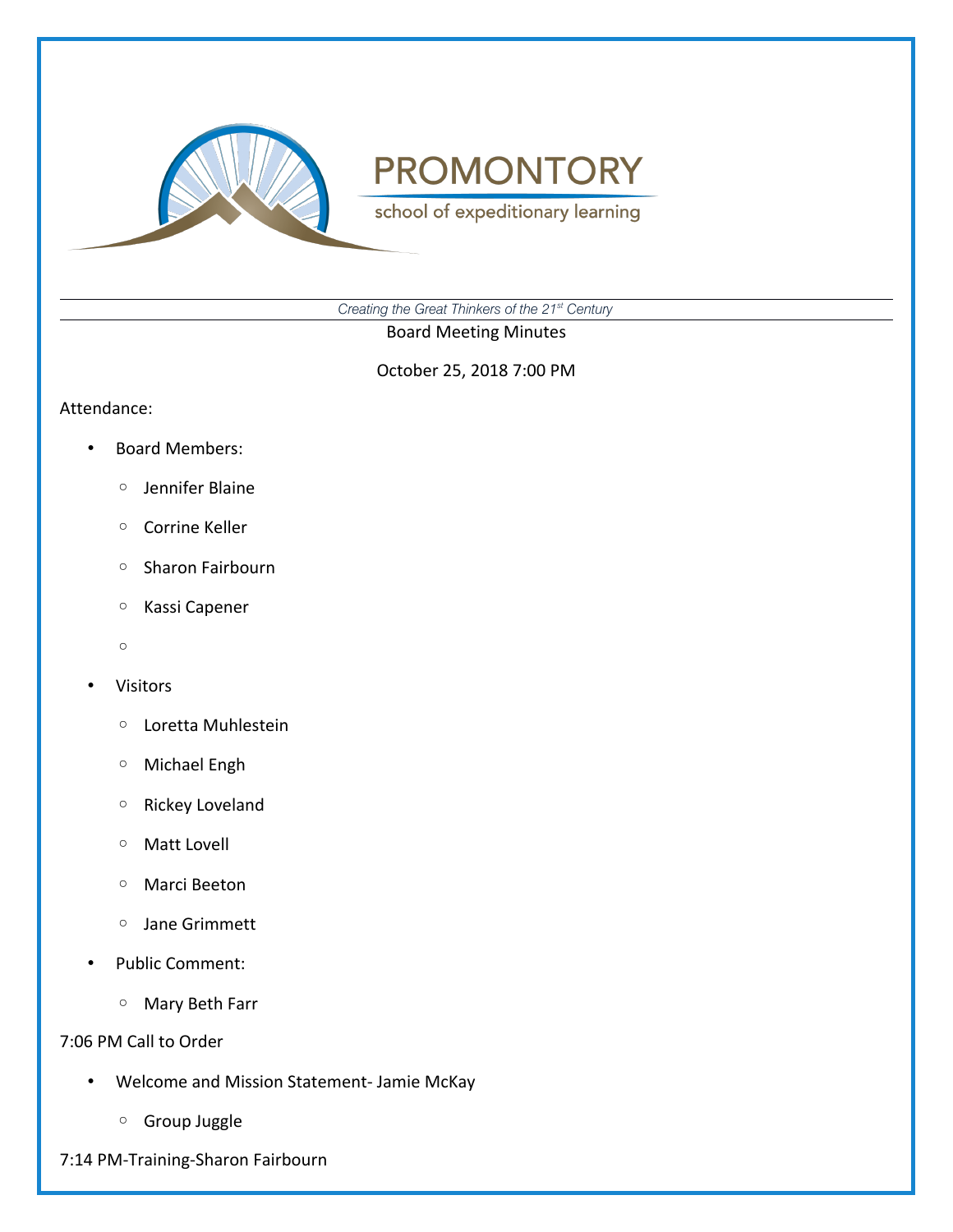

school of expeditionary learning

*Creating the Great Thinkers of the 21st Century*

- Policy Development
	- Importance of Written policies
	- Policies vs. Procedures
	- 4 Different types of policies
		- law
		- charter agreement
		- definition to our vision
		- communicate governing board decisions
	- Policy Priorities
	- Policy Research
	- Adopting Policies
	- Changes to Policy
	- Developing Policy
	- Planning for Emergencies
	- Policy Documentation
	- Use Policies for Decision Making

#### 7:28 PM- Minutes

• **ACTION:** Kassi motions to approve the September 20, 2018 board meeting minutes. Sharon seconds the motion. Passes unanimously.

7:29 PM- Public Comment

- No Public Comment
- 7:58 PM-Business Items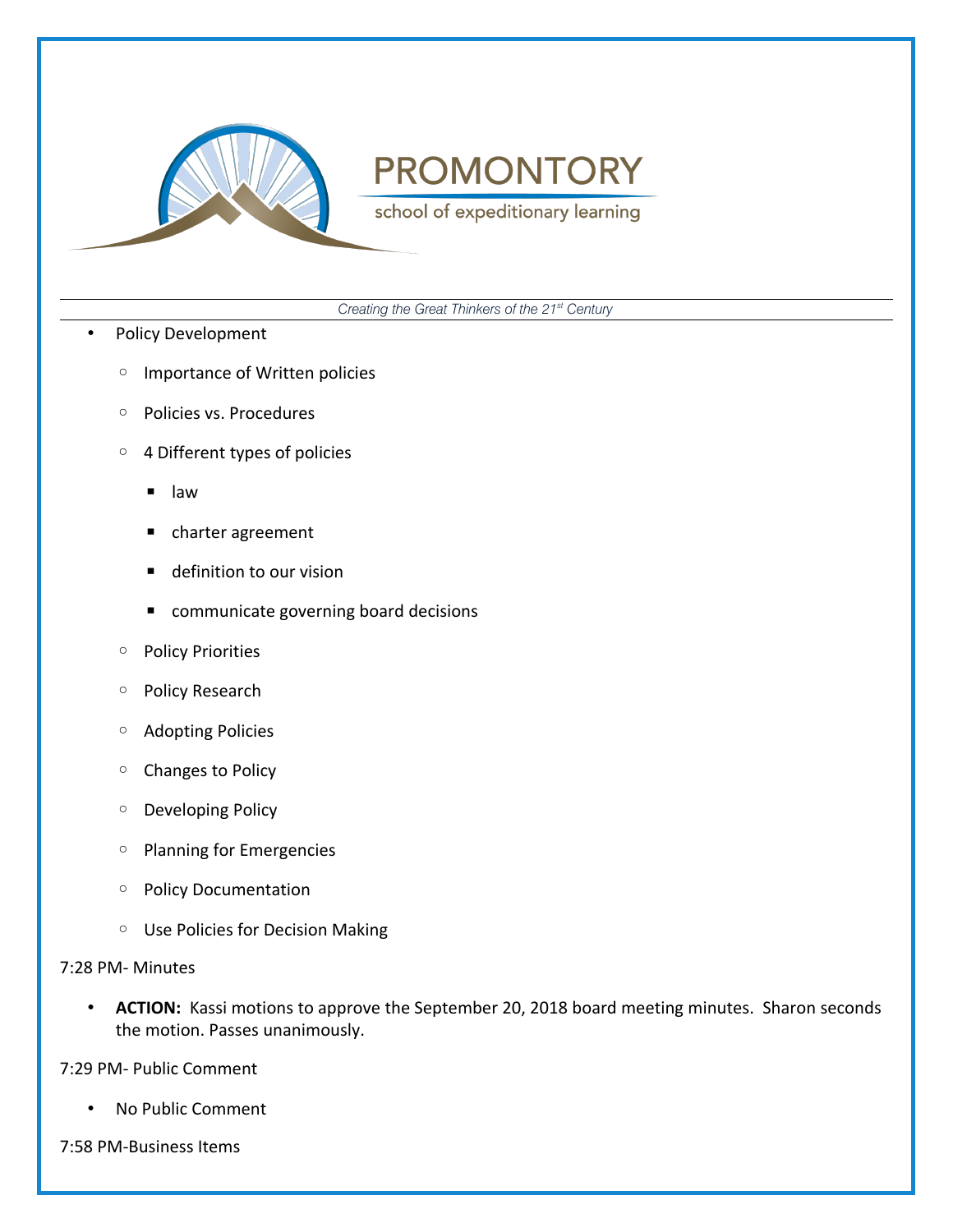

school of expeditionary learning

*Creating the Great Thinkers of the 21st Century*

- Fall Board Retreat
	- Will be held at Sharon's house @ 8:30 am November 2
	- Be reading some kind of EL or education book
	- Visions past, present and future
		- Make sure as a board we are still on track with school's vision and how it is evolving
		- How do we share our vision effectively. (ie: marketing)
	- Vote on Spring expeditions
	- fundraising with POP
	- Mission and Goals with fundraising
	- Spring Fundraiser
		- Raise money for outdoor equipment for older students

 $\circ$ 

#### 7:29 PM- Finance

• Budget Review- Matt

 $\circ$ 

#### 8:10 PM Action Items

- Polices
	- No polices to vote on at this time.
- POP Fundraiser/ Product Fundraiser
	- **ACTION:** Sharon motions to approve the three product fundraisers Amazon, Box Tops and Smith's Rewards as presented by POP to raise money for adventure equipment. Kassi seconds the motions. Passes unanimously.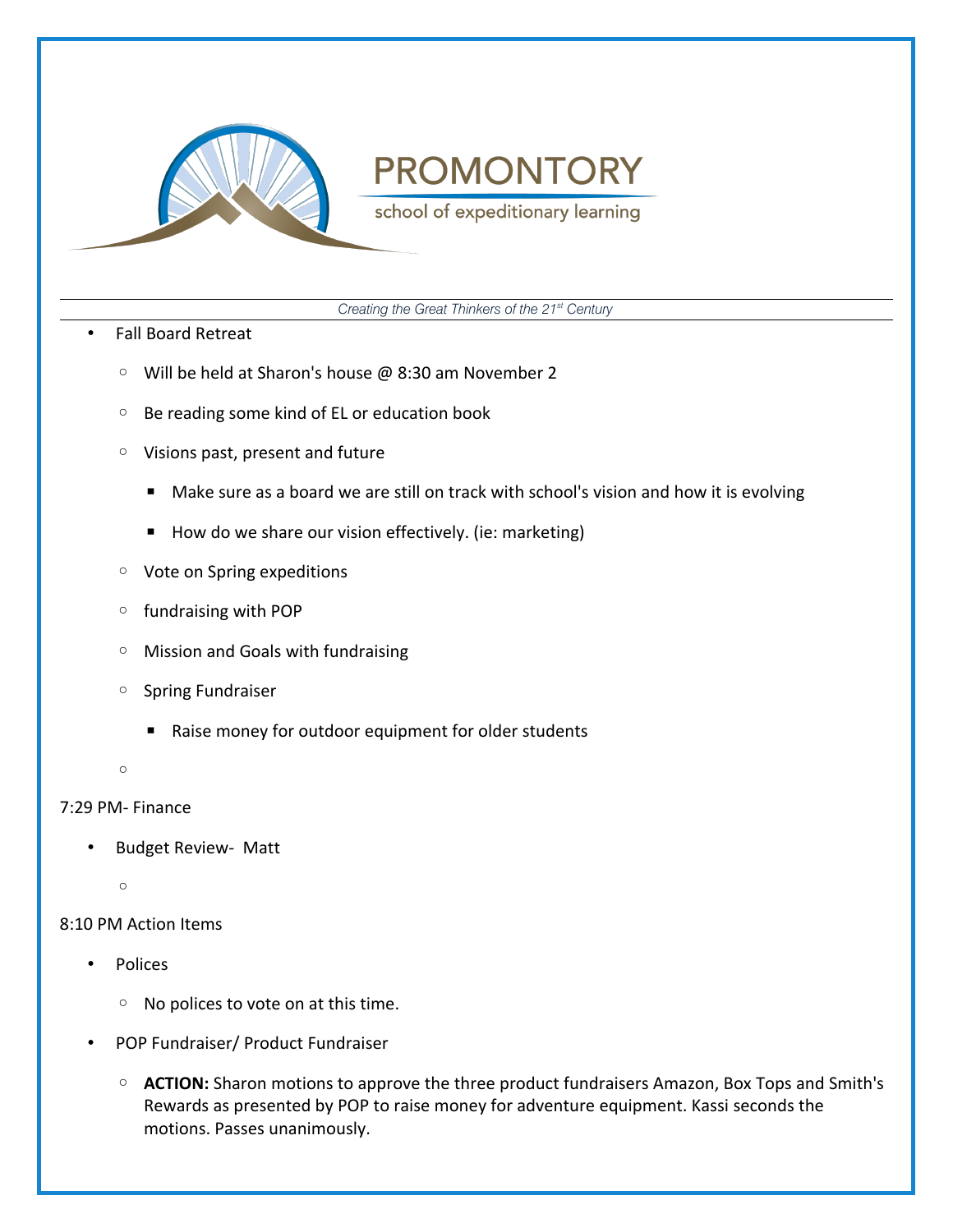

school of expeditionary learning

*Creating the Great Thinkers of the 21st Century*

- School Land Trust Committee Review
	- Charter Trust Line Council is our governing board.
	- **ACTION:** Kassi motions to approve that our charter trust line council be our governing board that has a two parent majority. Sharon seconds the motion. Passes unanimously.
- Utah Grants (7:57 PM)
	- **ACTION:** Kassi motions to approve the Utah Grants plan and goal as outlined by Jamie. Sharon seconds the motion. Passes unanimously.
- Board Officers
	- Serve as officers for now and in June if all goes well vote them in as trustees.
	- **ACTION:** Sharon motions to approve Rickey Loveland, Michael Engh, Loretta Muhlestein, Marci Beeton as board officers. Kassi seconds the motion. Passes unanimously.

8:32 PM- Director Report

- Staffing Update
	- Megan-New Sped Aide (after Amber Edelman left for a great opportunity). Fully Staffed!
- Enrollment- Current
	- Total: 446
- Achievement:
	- SAGE science scores (chart)
- Professional Development
	- PD on using data with students (how to use *mastery connect* evidence and other data in data inquiry team meetings.)
	- National Conference: 11/7-11/11: Jamie, Danielle, Corrine +1, Lindsay Kelty, Jenny Hilton
	- ILT Meeting- Analyze school wide data in reading and writing